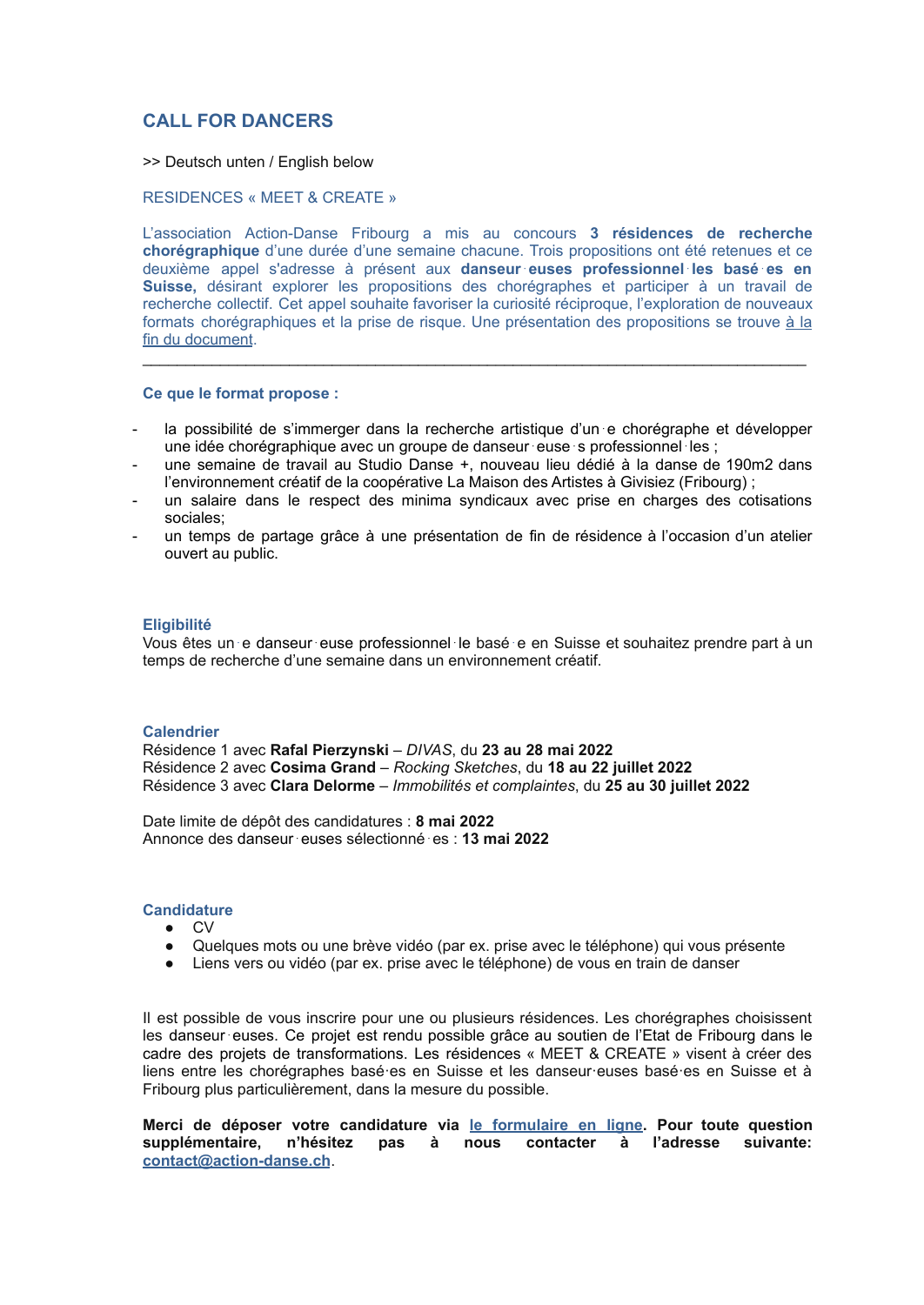### **AUFRUF FÜR TÄNZER:INNEN**

### RESIDENZEN « MEET & CREATE »

Der Verein Action-Danse Fribourg hat 3 Residenzen für choreografische Forschung mit einer Dauer von jeweils einer Woche ausgeschrieben. Drei Vorschläge wurden ausgewählt und dieser zweite Aufruf richtet sich nun an professionelle:e Tänzer:innen mit Sitz in der Schweiz, die die Vorschläge der Choreografen erkunden und an einer kollektiven Forschungsarbeit teilnehmen möchten. Diese Ausschreibung möchte die gegenseitige Neugierde, die Erforschung neuer choreografischer Formate und die Risikobereitschaft fördern. Eine Vorstellung der Vorschläge finden Sie am Ende des [Dokuments.](#page-3-0)

### **Was das Format bietet:**

- die Möglichkeit, in die künstlerische Forschung eines Choreografen einzutauchen und eine choreografische Idee mit einer Gruppe von professionellen Tänzern:innen zu entwickeln;

- eine Arbeitswoche im Studio Danse +, einem neuen, dem Tanz gewidmeten Ort von 190m2 im kreativen Umfeld der Genossenschaft La Maison des Artistes in Givisiez (Freiburg) ;

- ein Gehalt unter Einhaltung der gewerkschaftlichen Mindeststandards mit Übernahme der Sozialversicherungsbeiträge;

- eine Zeit des Austauschs dank einer Präsentation am Ende des Aufenthalts im Rahmen eines öffentlichen Workshops.

## **Förderungswürdigkeit**

Sie sind ein:e professionnelle:r Tänzer:in mit Sitz in der Schweiz und möchten an einer einwöchigen Forschungszeit in einem kreativen Umfeld teilnehmen.

#### **Kalender**

Residenz 1 mit **Rafal Pierzynski** - DIVAS, vom **23. bis 28. Mai 2022** Residenz 2 mit **Cosima Grand** - Rocking Sketches, vom **18. bis 22. Juli 2022** Residenz 3 mit **Clara Delorme** - Immobilités et complaintes, vom **25. bis 30. Juli 2022**.

Frist für die Einreichung von Bewerbungen: **8. Mai 2022.** Bekanntgabe der ausgewählten Tänzer:innen: **13. Mai 2022**

#### **Bewerbung**

- LEBENSLAUF
- Ein paar Worte oder ein kurzes Video (z. B. mit dem Telefon aufgenommen), das Sie vorstellt.
- Links zu oder Video (z. B. mit dem Telefon aufgenommen) von Ihnen beim Tanzen.

Es ist möglich, sich für eine oder mehrere Residenzen zu bewerben. Die Choreografen wählen die Tänzer:innen aus. Dieses Projekt wird durch die Unterstützung des Staates Freiburg im Rahmen der Transformationsprojekte ermöglicht. Die Residenzen "MEET & CREATE" sollen nach Möglichkeit Verbindungen zwischen den in der Schweiz ansässigen Choreografen und den in der Schweiz und insbesondere in Freiburg ansässigen Tänzer:innen schaffen.

**Bitte reichen Sie Ihre Bewerbung über das [Online-Formular](https://my.forms.app/form/6260fb0a9df3556adbfe8d0c) ein. Wenn Sie weitere Fragen haben, können Sie uns unter folgender Adresse kontaktieren: [contact@action-danse.ch.](mailto:contact@action-danse.ch)**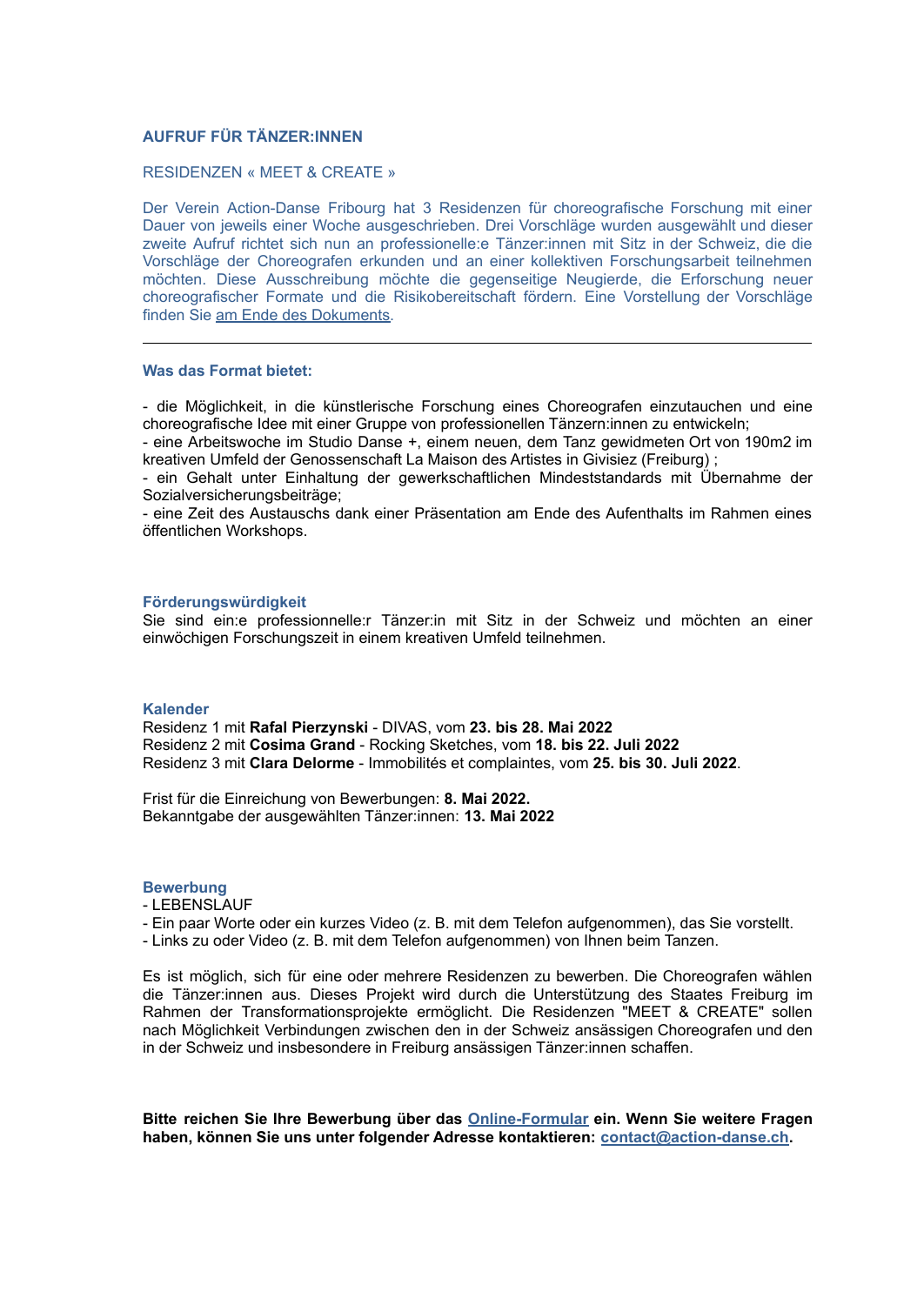#### **CALL FOR DANCERS**

#### RESIDENCIES « MEET & CREATE »

The association Action-Danse Fribourg has put out a call for projects for 3 choreographic research residencies, each lasting one week. Three proposals were selected and this second call is now open to professional dancers based in Switzerland who wish to explore the choreographers' proposals and participate in a collective research project. This call wishes to encourage mutual curiosity, the exploration of new choreographic formats and risk-taking. A presentation of the proposals can be found at the end of the [document](#page-3-0).

#### **What the format offers:**

- the opportunity to immerse oneself in the artistic research of a choreographer and develop a choreographic idea with a group of professional dancers ;

- one week of work at the Studio Danse +, a new 190m2 dance space in the creative environment of the cooperative La Maison des Artistes in Givisiez (Fribourg);

- a salary that respects the minimum union standards, with social security contributions taken into account;

- a time of sharing thanks to a presentation at the end of the residency during a workshop open to the public.

### **Eligibility**

You are a professional dancer based in Switzerland and wish to take part in a one-week research time in a creative environment.

#### **Calendar**

Residency 1 with **Rafal Pierzynski** - DIVAS, **23-28 May 2022** Residency 2 with **Cosima Grand** - Rocking Sketches, **18-22 July 2022** Residency 3 with **Clara Delorme** - Immobilités et complaintes, from **25-30 July 2022**

Application deadline: **8th of May 2022** Announcement of selected dancers: **13th of May 2022**

#### **Application**

#### - CV

- A few words or a short video (e.g. taken with the phone) introducing yourself

- Links to or video (e.g. taken with the phone) of you dancing

It is possible to apply for one or more residencies. The choreographers choose the dancers. This project is made possible thanks to the support of the State of Fribourg in the framework of the transformation projects. The "MEET & CREATE" residencies aim to create links between choreographers based in Switzerland and dancers based in Switzerland and in Fribourg in particular, wherever possible.

**Please apply via the [online](https://my.forms.app/form/6260fb0a9df3556adbfe8d0c) form. If you have any further questions, please do not hesitate to contact us at: [contact@action-danse.ch](mailto:contact@action-danse.ch)**.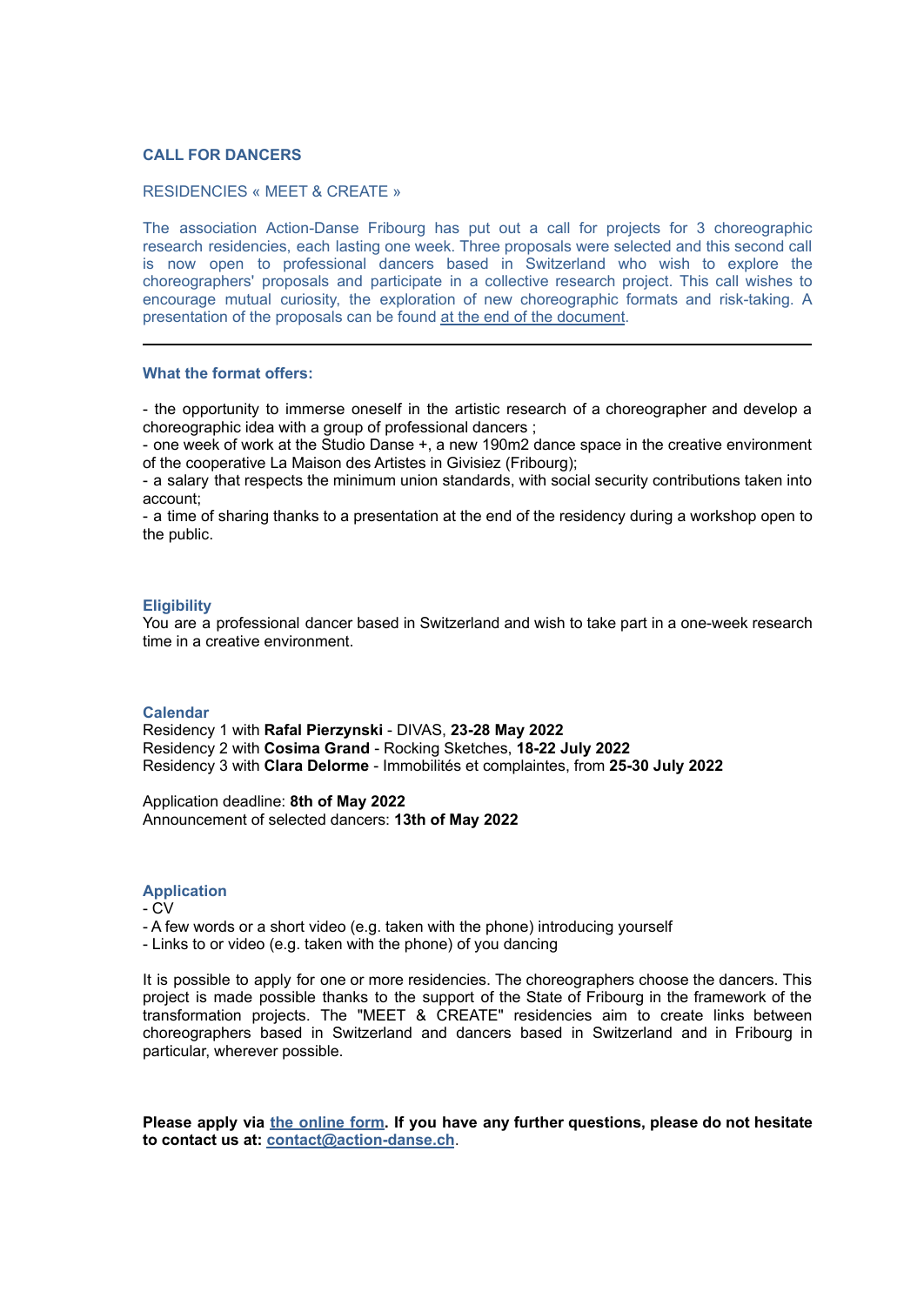# <span id="page-3-0"></span>23.05 – 28.05.22 **Rafal Pierzyński -** *DIVAS*

**(EN)** For a research week towards their new work *Wireless Connections*, Rafał Pierzyński/ DIVAS are looking for 4 dancers. This call is especially for local \*FLINTA dancers from Fribourg. The process will finish with a public event giving an insight into the project.

The basis for the work is Rafał`s artistic research and their practice centered around touching. While Rafał is going to share their expanded approach to touch and embodied communication in the context of choreography and performance, this research aims to begin collecting movement material and choreographic ideas for the stage version of the piece planned for 2023. During the residency we are going to focus on group dances and choreographies based on gestures coming from children games, mobile phones using, queer intimacy, touching, lap dances.

Continuing developing the piece further together is possible but not granted.

**(FR)** Pour une semaine de recherche en vue de leur nouvelle pièce Wireless Connections, Rafał Pierzyński/ DIVAS recherchent 4 danseurs. Cet appel s'adresse en particulier aux danseur.euse.x.s fribourgeois.e.x.s de \*FLINTA. Le processus se termine par un événement public donnant un aperçu du projet.

La base du travail est la recherche artistique de Rafał et leur pratique centrée sur le toucher. Alors que Rafał va partager son approche élargie du toucher et de la communication incarnée dans le contexte de la chorégraphie et de la performance, cette recherche vise à commencer à collecter du matériel de mouvement et des idées chorégraphiques pour la version scénique de la pièce prévue pour 2023. Pendant la résidence, nous allons nous concentrer sur des danses de groupe et des chorégraphies basées sur des gestes provenant de jeux d'enfants, de l'utilisation de téléphones portables, de l'intimité queer, du toucher, des lap dances.

Continuer à développer la pièce ensemble est possible mais pas garanti.

**(DE)** Für eine Recherche Woche zu ihrem neuen Stück Wireless Connections suchen Rafał Pierzyński/ DIVAS 4 Tänzer:innen. Dieser Aufruf richtet sich vor allem an lokale \*FLINTA-Tänzer:innen aus Fribourg. Der Prozess wird mit einer öffentlichen Veranstaltung abgeschlossen, die einen Einblick in das Projekt gibt.

Die Grundlage für die Arbeit ist Rafałs künstlerische Recherche und Ihre Praxis, die sich um Berührungen dreht. Während Rafał Ihre erweiterte Herangehensweise an Berührung und verkörperte Kommunikation im Kontext von Choreografie und Performance vorstellen wird, zielt diese Recherche darauf ab, Bewegungsmaterial und choreografische Ideen für die für 2023 geplante Bühnenversion des Stücks zu sammeln. Während der Residenz werden wir uns auf Gruppentänze und Choreografien konzentrieren, die auf Gesten aus Kinderspielen, der Benutzung von Mobiltelefonen, queerer Intimität, Berührungen und Schoß Tänzen basieren. Es ist möglich, das Stück gemeinsam weiterzuentwickeln, aber nicht garantiert.

*Wireless connections aims to channel different modalities of touch and explore how else we can experience* them, if shifting the focus to the negative space in-between and the materialities of the connections between *us. The concept is inspired by thinking about networks and systems of communication merging and* approaching technology in nature. It draws on different ways of getting in touch inlc.: skin to skin, through *technology, and dancing together in the club, among others. It extends beyond language and strictly anthropocentric perspectives into a new materialist approach including plants, minerals or hyperobjects like weather or internet, going as far as a fantasy of telepathy and body-plants-tech extensions. Choreographing the flow of information in different directions this process aims to reveal the entanglement of enacted* perception and tuning into abilities of bodies to sense and feel together. It amplifies the shared aspect of *what happens when we experience something at the same time in resonance with each other.*

\*FLINTA: female, lesbian, intersexual, non-binary, transgender & a-sexual.

For reference of the work see: <https://vimeo.com/415519203> Touching (COVID-19) <https://vimeo.com/650422868/41b57c2daf> Touching: through space visit [www.rafalpierzynski.com](http://www.rafalpierzynski.com/) or [@divas.666](https://www.instagram.com/divas.666/) on Instagram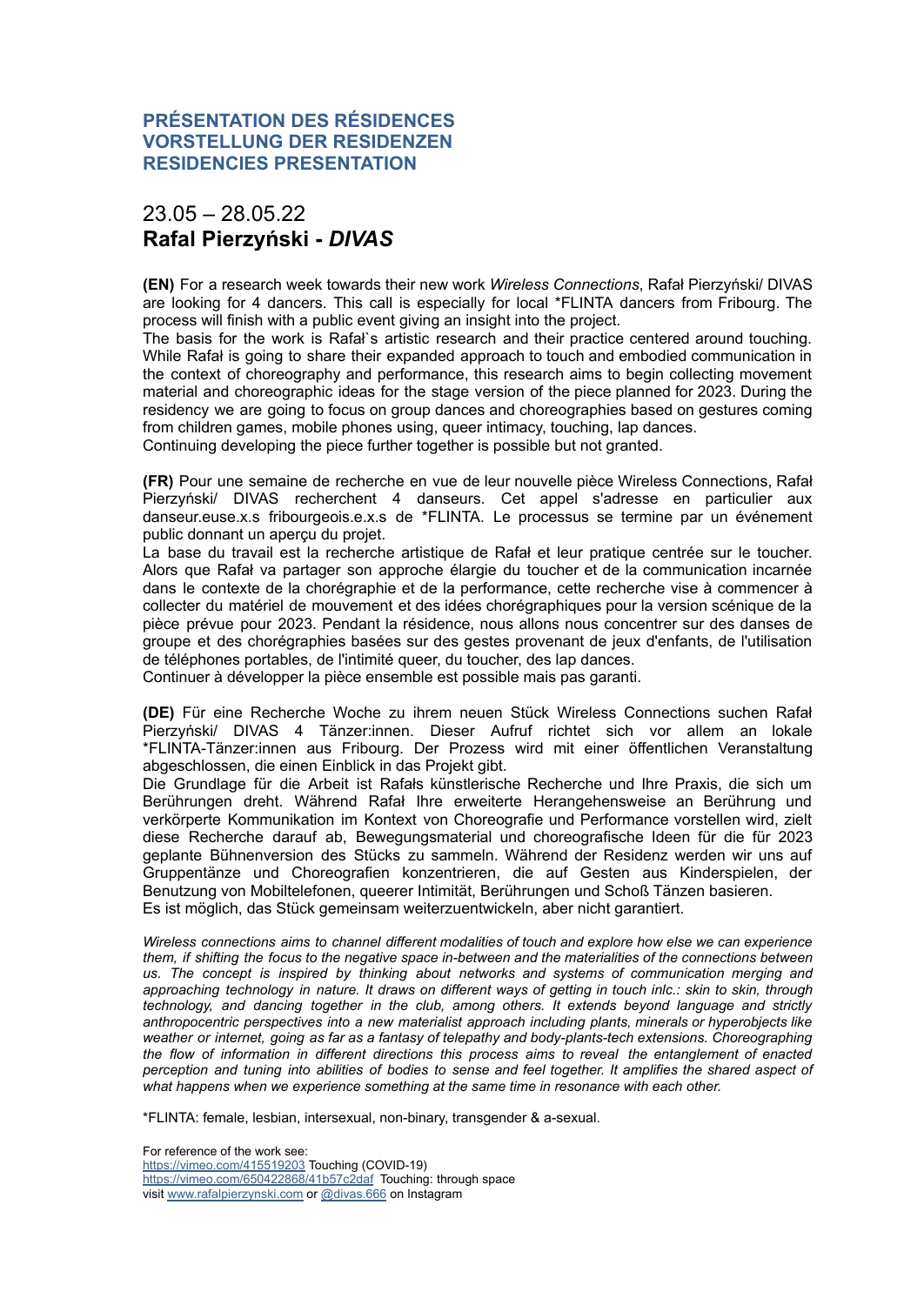# 18.07 – 22.07.22 **Cosima Grand -** *Rocking Sketches*

**(DE)** Ich arbeite seit mehreren Jahren mit einer Bewegungspraxis, die auf schaukelnden, boucenden und zitternden Bewegungen basiert (kurz: TRM für Transformative Repetitive Movements.) Während der Residenz MEET & CREATE möchte ich gemeinsam mit vier anderen Tänzer\*innen an dieser Bewegungspraxis weiterforschen. Und zwar in Form von unterschiedlichen «Rocking Sketches».

Rocking birgt ein großes Potenzial, sich mit anderen kinästhetisch zu verbinden. Die Vibrationen der schaukelnden Körper übertragen sich von einem Körper auf den anderen. Man wird gegenseitig in Schwingung versetzt. Der Raum zwischen den einzelnen Körpern wird zentral und erhält eine fast greifbare Dichte. Der gesamte Raum wird durch die rockenden Körper somit zum Schwingen gebracht. Rocking wirkt sich auch direkt auf das Nervensystem aus. Man kann sich selbst beruhigen oder jemand anderes, wenn man zu zweit, ineinander verschlungen, rockt. Wenn sich zwei Körper gegenseitig schaukeln, sind diese Körper gleichermaßen tätig wie untätig, die Grenze zwischen aktiv und passiv verschwimmt. Auch die Grenzen zwischen den beiden Körpern verwischen, die Körperränder scheinen sich aufzulösen und die Körper werden zu einem einzigen pulsierenden Organismus.

In der Woche in Fribourg werden wir im Studio, draußen in der Natur und auf öffentlichen Plätzen an den «Rocking Sketches» arbeiten. Wir werden Stimme und Berührung in die Praxis mit einbeziehen und auch mit Video arbeiten, mit Close-ups, Zoom-ins auf einzelne Körperteile und dem Filmen aus unterschiedlichen Perspektiven.

**(FR)** Je travaille depuis plusieurs années avec une pratique du mouvement basée sur des mouvements de balancement, de rebondissement et de tremblement (en bref : TRM pour Transformative Repetitive Movements.) Pendant la résidence MEET & CREATE, je souhaite continuer à explorer cette pratique du mouvement avec quatre autres danseur.euse.x.s. Et ce, sous la forme de différents "Rocking Sketches".

Le rocking recèle un grand potentiel de connexion kinesthésique avec les autres. Les vibrations des corps qui se balancent se transmettent d'un corps à l'autre. On se met mutuellement en vibration. L'espace entre les différents corps devient central et acquiert une densité presque palpable. L'espace entier est ainsi mis en vibration par les corps qui rockent. Le rocking a également un effet direct sur le système nerveux. On peut se calmer soi-même ou calmer quelqu'un d'autre en faisant du rock à deux, enlacés l'un dans l'autre. Lorsque deux corps se balancent mutuellement, ces corps sont aussi actifs que inactifs, la frontière entre actif et passif s'estompe. Les frontières entre les deux corps s'estompent également, les bords des corps semblent se dissoudre et les corps deviennent un seul organisme qui palpite.

Pendant la semaine à Fribourg, nous travaillerons sur les "Rocking Sketches" en studio, à l'extérieur dans la nature et dans des lieux publics. Nous intégrerons la voix et le toucher dans la pratique et travaillerons également avec la vidéo, en faisant des gros plans, des zooms sur certaines parties du corps et en filmant sous différentes perspectives.

**(EN)** For several years I have been working with a movement practice based on rocking, bouncing and trembling movements (TRM for Transformative Repetitive Movements.) During the MEET & CREATE residency I would like to further explore this movement practice together with four other dancers. This will take the form of different "Rocking Sketches".

Rocking has a great potential to connect kinaesthetically with others. The vibrations of the rocking bodies are transmitted from one body to the other. One is made to vibrate with the other. The space between the individual bodies becomes central and acquires an almost tangible density. The entire space is thus made to vibrate by the rocking bodies. Rocking also has a direct effect on the nervous system. One can calm oneself or someone else when rocking in pairs, intertwined. When two bodies rock each other, these bodies are equally active and inactive; the boundary between active and passive becomes blurred. The boundaries between the two bodies also blur, the edges of the bodies seem to dissolve and the bodies become one pulsating organism.

During the week in Fribourg we will work on the "Rocking Sketches" in the studio, outside in nature and in public places. We will incorporate voice and touch into the practice and also work with video, close-ups, zoom-ins on individual body parts and filming from different perspectives. \$